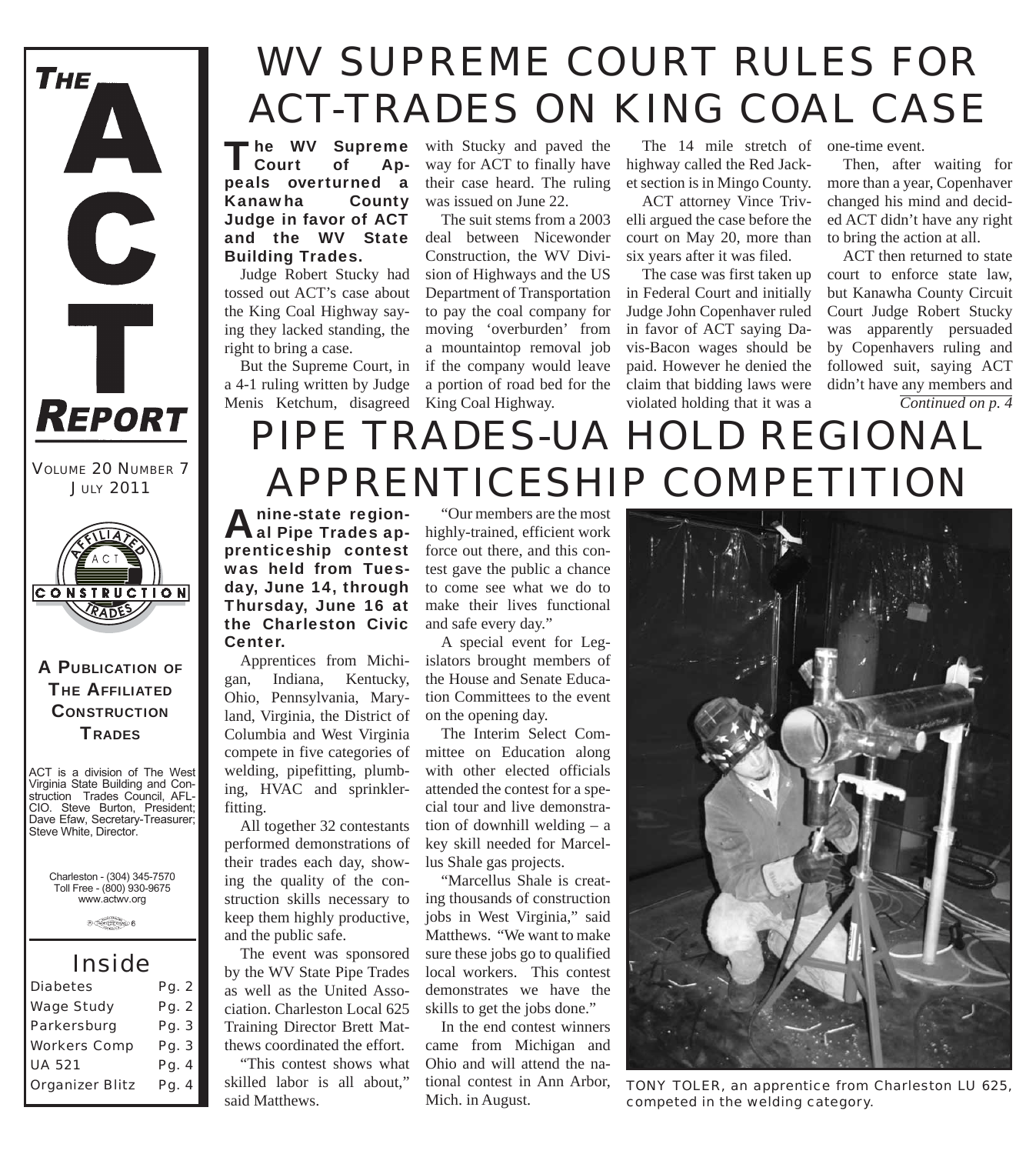#### PAGE 2 **THE ACT REPORT** 2011

## *DIABETES FUNDRAISER NETS \$20,000 TRI-STATE BT IN TOP 10 OF CONTRIBUTORS*

 $\blacksquare$  or the 17th year the Tri-State Building Trades Council has raised money to help find a cure for Diabetes – a disease effecting 24 million Americans.

The effort is part of the Dollars-Against-Diabetes, known as DAD's Day events across the nation promoted by the Building and Construction Trades Department of the AFL-CIO.

With a focus on activities around Father's Day, State and Local Building Trades Councils around the country have been able to donate over \$21 million dollars to the Diabetes Research Institute, located at the University of Miami in Miami, Florida.

Tri-State's event was held

on June 17 at the Sugarwood Golf Course in Wayne County and hosted 42, four person teams for a total of 168 participants.

"We had to turn people away," said Steve Burton, event coordinator and Business Manager of the Tri-State Building Trades.

"Even with the bad economy our people know the importance of taking on this terrible disease and do their part each year."

Members of the Trades, contractors and owner representatives participated.

Together the group raised almost \$20,000 which makes the Tri-State Building Trades one of the top ten contributors in the country for the DAD's Day event.

Trades have actively supported the DAD's Day campaign for the last 17 years.

Burton noted numerous volunteers but gave special nized the food and cooking recognition to Operating En-

gineers Local 132 who orgafor the crowd.



According to Burton the *Trades. The effort raised \$20,000 for Diabetes research. A SEA OF golf carts start the DAD's Day event sponsored by the Tri-State Building* 

## *STUDY SHOWS PREVAILING WAGE RATES DON'T INCREASE CONSTRUCTION COSTS PRODUCTIVITY KEY TO COST CALCULATION*

between the cost of construction projects that do and those which do not require prevail-

At first blush the federally-

ing wages be paid.

A new study in Col-vailing wage law for feder-<br> **A new study in Col-vailing wage law for feder**orado finds the Davis-Bacon requirement, often called Prevailing Wage, doesn't result in higher construction costs.

The study "An Analysis of Davis-Bacon Prevailing Wage Requirements: Evidence from Highway Resurfacing Projects in Colorado," by Dr. Kevin Duncan examined the effect of prevailing wage laws on construction costs of state and federally funded highway resurfacing projects in Colorado.

Colorado follows the pre-

ally funded projects but does not for state projects because they do not have a state prevailing wage law.

All regular standards in the funded projects were much

state, besides the prevailing wage requirement, are the same as federal standards so both statefunded and federally-funded projects

could be compared. The study found that, after adjusting for project size and complexity, there is not a significant statistical difference

more expensive than statefunded projects.

But this is because federal projects are substantially bigger and more complex than state-funded projects.

Many people assumed project costs would rise as wages increase, but this study shows that is not the case for a number of reasons.

Construction projects that

pay prevailing wages have higher productivity and efficiency, demonstrating the advantage of

hiring and paying for trained, experienced workers. The increased efficiency and productivity of prevailing wage projects ends up equalizing the cost with projects that

don't pay prevailing wage.

The study also points to data that shows labor makes up a small percentage of total construction costs, averaging only 25 to 30 percent.

Since labor costs are such a low percentage of the total cost, productivity of a project does not need to substantially increase to balance the payment of prevailing wages.

The study also demonstrates that prevailing wage requirements don't affect the number of bidders on a project and points out there is no evidence that prevailing wage laws favor any contractor type over another.

*MANY PEOPLE ASSUMED PROJECT COSTS WOULD RISE AS WAGES IN-CREASE, BUT THIS STUDY SHOWS THAT IS NOT THE CASE FOR <sup>A</sup> NUM- BER OF REASONS.*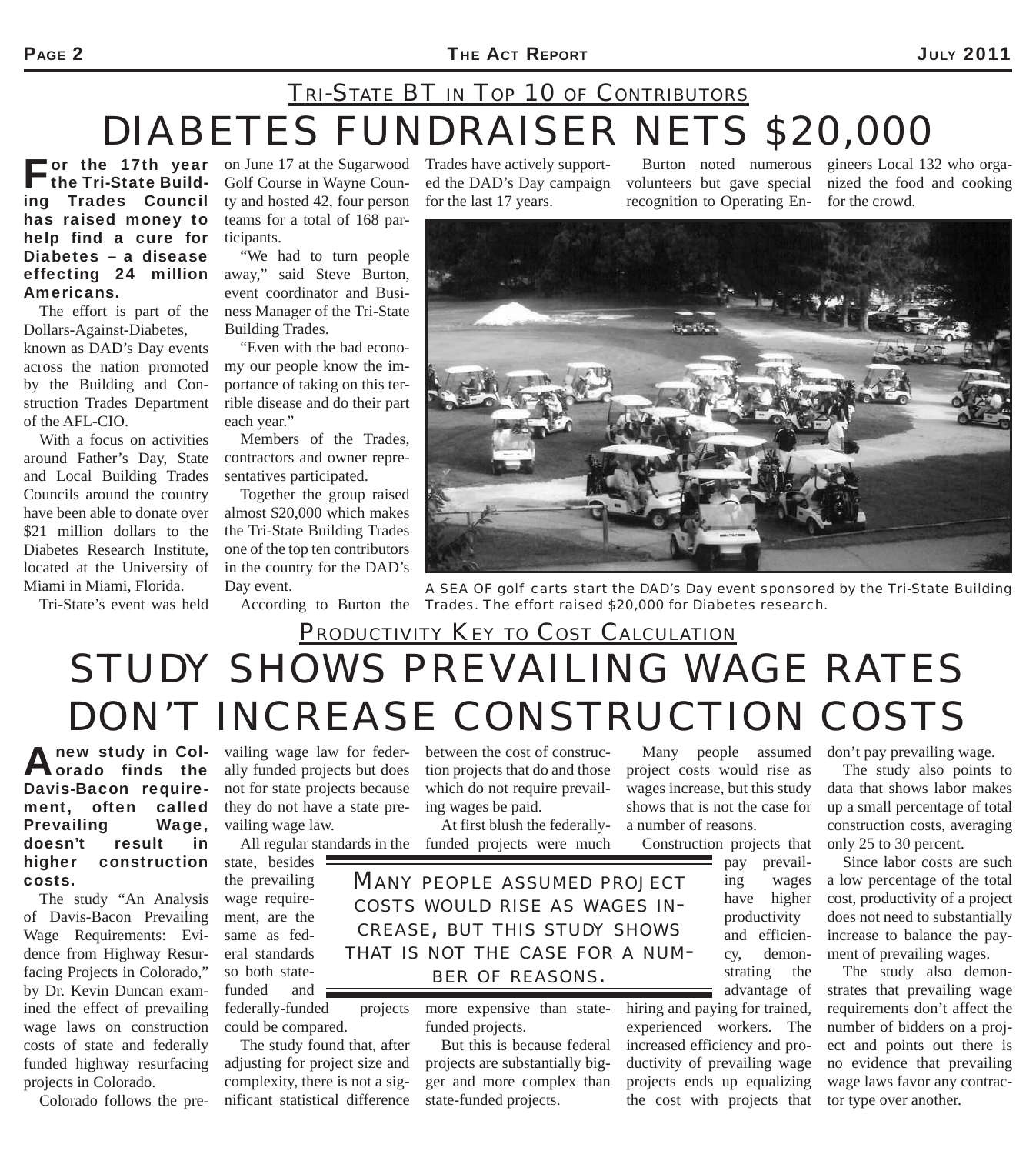# *PARKERSBURG-MARIETTA BUILDING TRADES VOLUNTEER TO BUILD SCHOOL SHELTER*

Parkersburg-Marietta Building Trades Council revolunteered their time and skills to build a new picnic shelter for the Fairplains Elementary School in Parkersburg.

The local Parent Teachers Association had secured a \$5,000 grant for materials but had no way to build the structure.

The solution was simple because the school already had the Building Trades as their "business partner."

"Our Council has worked with the Fairplains Elementary through the Partnership

**Members of the in Education program since**<br> **MParkersburg-** 1995," said Bill Hutchinson, 1995," said Bill Hutchinson, Business Manager for the Parkersburg-Marietta Building Trades.

> According to Hutchinson volunteers from the Carpenters, Cement Masons, Iron Workers, and Laborers did the project starting on Saturday, June 11 and finishing on the following Saturday.

A number of local union contractors donated equipment as well.

School Principal Liz Conrad was very appreciative and praised the workers who volunteered.

"You could really see the difference in having trained, skilled people work on the project," said Conrad.



*VOLUNTEERS FROM THE Parkersburg-Marietta Building Trades Council build a 16 by 30 foot covered shelter for their "business partner" the Fairplains Elementary School in Parkersburg.*

# *WV WORKERS COMPENSATION CONSORTIUM BEGINS THIRD YEAR OF PROGRAM SUCCESS*

An innovative pro-<br>Agram aimed at improving safety, claims handling and lower premiums for workers compensation is entering its third year.

By all accounts the program has been a success and participants are looking to grow the effort.

Twenty-seven companies participate, up slightly from the year before.

Success comes from maintaining a much lower accident rate than the industry average.

When workers are hurt the claims process is closely monitored to make sure they

are getting quality treatment time. quickly.

Use of a 'troubleshooter', ACT's Lesly Messina, has been a huge plus to the program.

Messina works to give an injured worker any information they might want during the claims process.

The cooperative effort between Labor, Management and the insurance participants is unmatched in the region.

"I think working together on workers compensation has been beneficial for all parties," said Tom Reece, Chairman of the group and an owner of RC General Contractors.

There are actually two efforts working at the same

First is a Captive reinsurance facility – contractors banding together to share a layer of risk backed by a portion of their premium along with additional funds for a reserve.

The insurance company backing them is Union Labor Life Insurance (ULLICO), a company created and owned by labor unions.

RoundStone Management, Ltd. based in Cleveland, OH is the Program and Captive manager.

They work with contractors, their agents and UL-LICO to facilitate the process of getting a policy, collecting premiums and making sure enough funding is available for all claims.

Wells Fargo has been hired as the claims manager.

The second effort is the West Virginia Workers Compensation Consortium made up of labor and management representatives.

This nonprofit group works on education, safety and marketing of the insurance program.

While the program has worked well it is not perfect. Serious injuries and even fatalities are still a reality of the construction industry.

But the effort has shown the unionized sector is much safer than it typically gets credit for.

It will still take a few months to close out the accounting for the first year of the program but early figures indicate the fund will be able to return premium to most of the contractors in the program.

"Before we just paid premium and that was that," said Reece. "Now we are seeing a way to get back some of that premium if we all do our jobs and provide a safe workplace."

Industry experts predict tough times ahead for those buying Workers Compensation coverage which puts the contractors in the program in a much better position than their competitors.